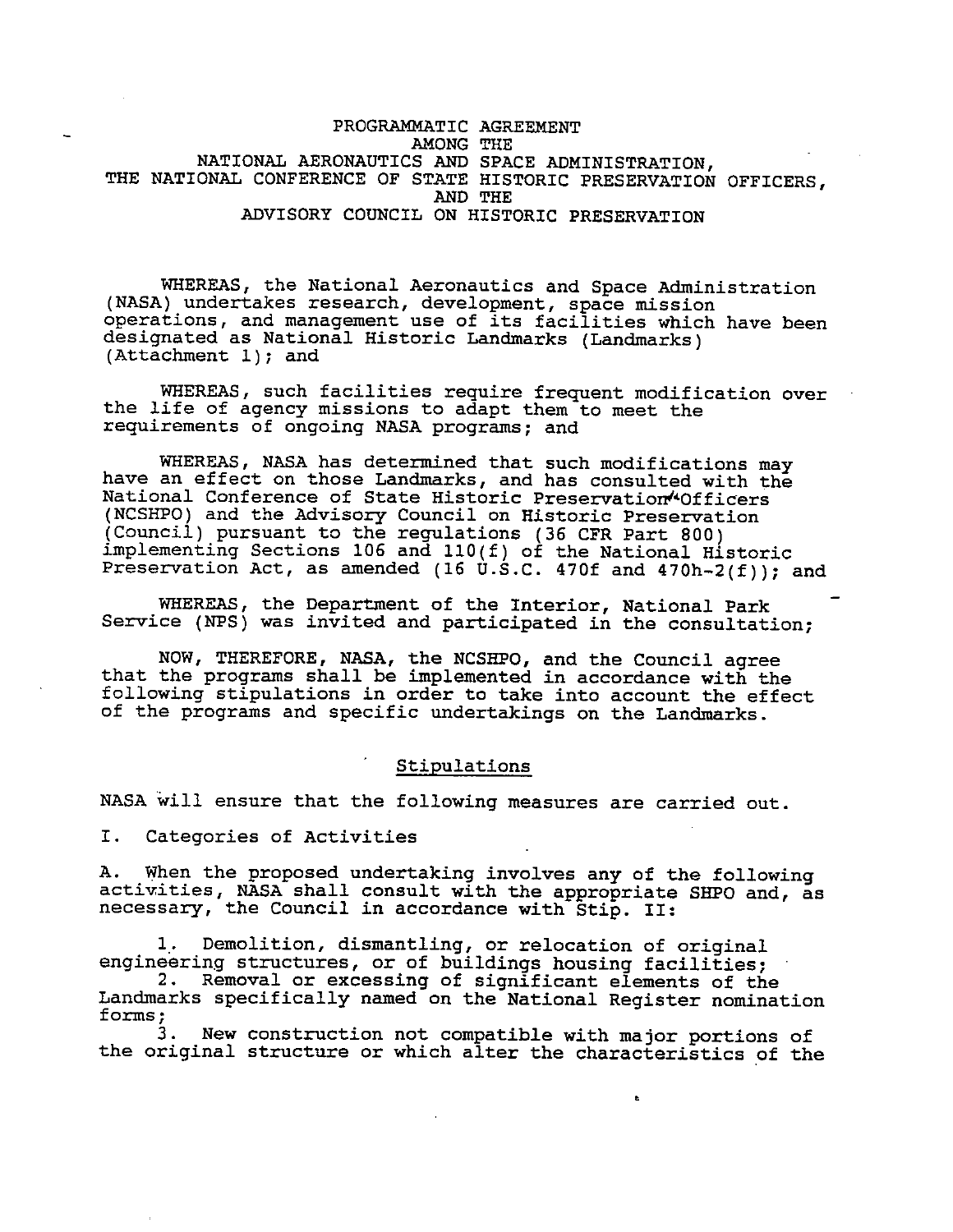facility which were specified as the reason for its Landmark designation; or

Changes in function, purpose, or use of a facility.

B. When the proposed undertaking is limited to the following activities that will not alter the characteristics of the facility which were specified as the reason for its landmark designation, NASA shall develop and implement mitigation measures in accordance with Stipulation III;

1. Replacement of historic hardware or components;<br>2. Modification of the original structure or equipment<br>used in engineering structures, or buildings housing facilities; or

3. New construction compatible with existing structure, purpose, and operation of the facility.

NASA shall include a description of such activities and mitigation measures in the annual summary of its activities prepared pursuant to Stipulation IV.A.

C. When the proposed undertaking involves none of the activities specified above, NASA may proceed without consultation or the implementation of mitigation measures.

II. Consultation Process

A. Consultation required under Stip. **I.A.** shall be conducted as follows;

1. **NASA** shall provide the following documentation to the SHPO for review;

a. a description of the undertaking, with photos, maps, and drawings;<br>b. a de

b. a description of the affected Landmark;<br>c. a description of the effects of the und

a description of the effects of the undertaking on the affected Landmark;

d. a description of alternatives to the proposed action, which were considered if any, and reasons not chosen;

e. a description of any mitigation measures proposed;<br>f. a description of NASA's effort, if appropriate, to

a description of NASA's effort, if appropriate, to obtain and consider views of affected interested persons on the proposed undertaking, including a copy of any comments received;

g. the planning and approval schedule for the proposed undertaking.

Whenever feasible, NASA shall give the SHPO advance notice that such documentation is under preparation, and advise the SHPO of a date certain that it intends to submit the documentation to the SHPO.

 $\mathbf{c}$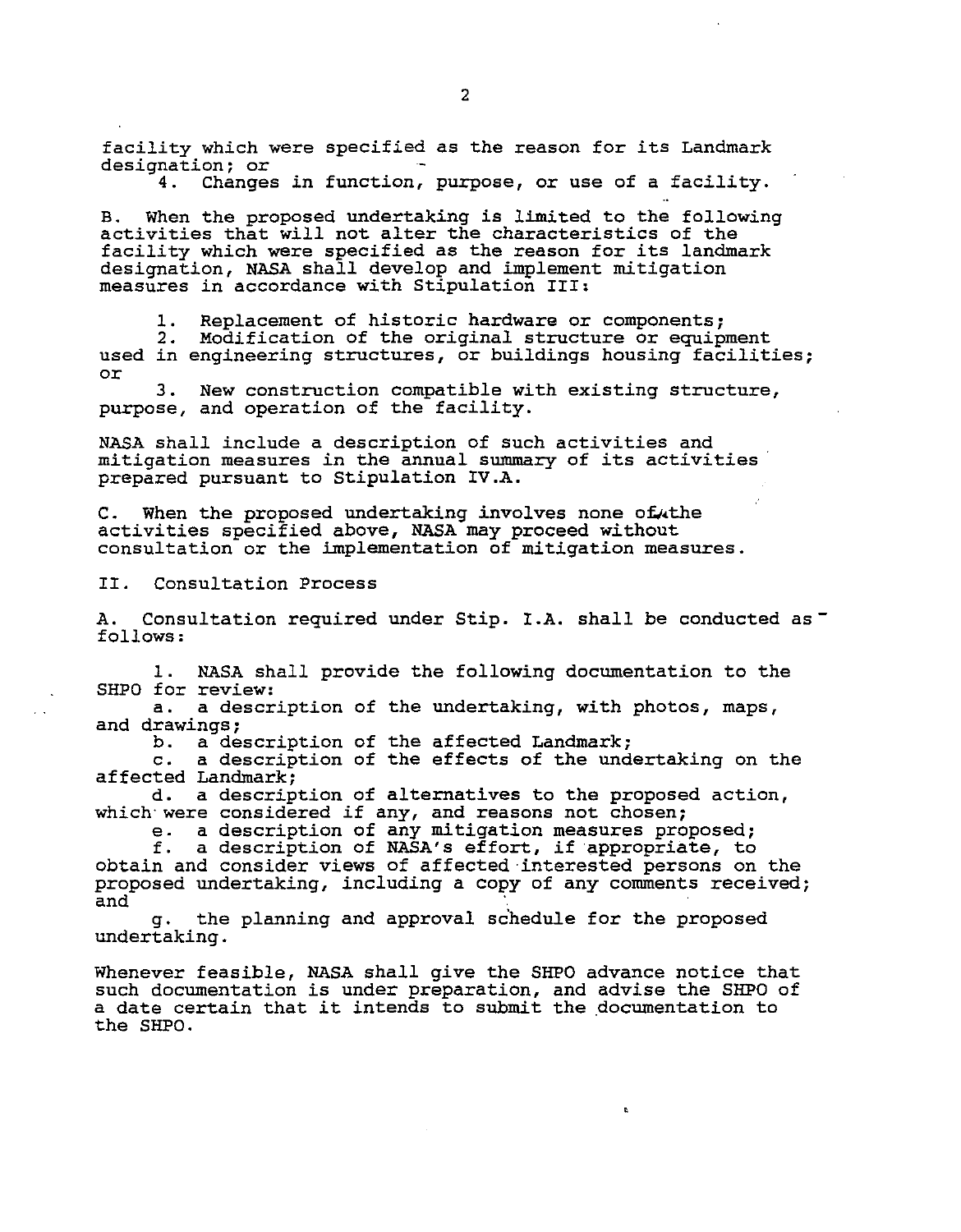2. The SHPO shall respond to a written request for consultation (accompanied by the documentation specified in Stip. II.A.l) within 20 working days, and agree, conditionally agree, or disagree with NASA's proposal.<br>3. If NASA does not accept the SHP

If NASA does not accept the SHPO's conditions, or if NASA and the SHPO disagree, NASA shall notify the Council and forward copies of the documentation specified in Stip.II.A.l, above, along with other information relevant to the dispute.<br>4. Within 20 working days, the Council shall either:

Within 20 working days, the Council shall either: (1) attempt to resolve the dispute; (2) provide NASA with recommendations to be taken into account in implementing the activity; or (3) decide to comment, and comment within 45 working days of that decision. At NASA's request, the time periods in Stips. II.A.2. and II.A.4. will run concurrently. In exceptional circumstances NASA may request accelerated consideration under Stip. II.A.4. and the Council will make a good faith effort to accommodate such requests. The Council may consult with the National Park Service of the Department of the Interior during its review period.

B. The Council and the NCSHPO recognize that operational. emergency situations may arise where NASA must take immediate action without prior consultation with the appropriate SHPO or the Council. In such situations, NASA shall notify the Council and the SHPO of such actions as soon as practicable.

III. Mitigation

Mitigation measures shall be carried out prior to undertaking actions specified in Stips. **I.A.** and I.B.

A. Recordation

l. Recordation shall be done in accordance with the Secretary of the Interior's "Standards for Architectural and engineering Documentation" (Standards) (Federal Register, 48 FR 190, pp. 44730-44734, September 29, 1983).

2. Because original "as-built" drawings and other records are on file at the installations containing Landmark facilities, documentation will normally include the following: (l) reproduction of existing "as-built" drawings and site plans modified on standard size (19 x 24 or 24 x 36) mylar; and (2) provision of black and white archival quality photos with large format negatives of exterior and interior views, as appropriate, as well as special technological features or engineering details.<br>3.

3. Original copies of all documentation shall be provided to the Secretary of the Interior in accordance with the Standards for incorporation into the National Architectural and Engineering Records in the Library of Congress as provided in Section 101 of the National Historic Preservation Act and implementing procedures. Copies of the documentation shall also be provided to the appropriate SHPO.

 $\mathbf{a}$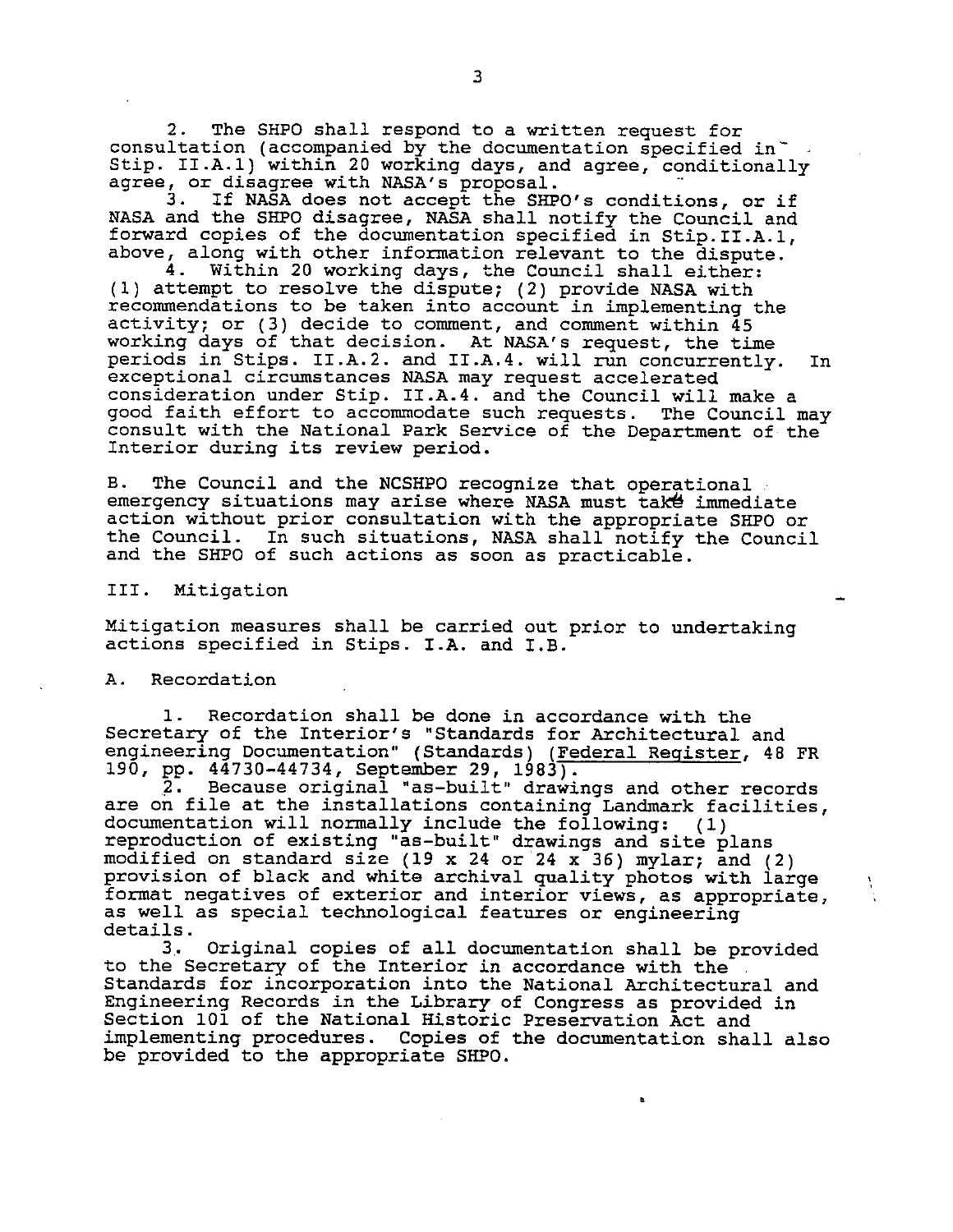#### B. Salvage

NASA will apply its agreement with the Smithsonian Institution **(NASA** Management Instruction 4310.4) to detennine appropriate retention and curation activities with respect to significant artifacts.

#### IV. Continuing Coordination

A. On or about December 1, 1990, and annually thereafter, **NASA**  A. On or about becember 1, 1990, and annually cherealter, MASA<br>will provide a summary of its activities under this Agreement to the Council and to the NCSHPO.

B. In consultation with the appropriate SHPO, the Council may review and comment upon individual undertakings when it detennines that historic preservation *issues* warrant such action.

C. NASA will provide appropriate public information about *activities* under Stip.I.A. to interested parties upon request.

D. Any party to this Agreement may terminate it bx providing 60 days notice to the other parties, provided that the parties will consult during the period prior to tennination to seek agreement on amendments or other actions that would avoid termination.

Execution of this Programmatic Agreement and carrying out its terms evidences that NASA has afforded the Council and the NCSHPO a reasonable opportunity to comment on its programs affecting Landmarks under Sections 106 and ll0(f) of the National Historic Preservation Act, and that **NASA** has taken into account the effects of its programs on these Landmarks.

NATIONAL AERONAUTICS AND SPACE 9, *2'- 7*  Date Associate Administrator for Management  $\mathbf{\widetilde{E}}$  of s $\mathbf{z}$ A $\mathbf{z}$ E $\mathbf{z}$  AIISTORIC PRESERVATION OFFICERS NATIONAL CONEXPENCE *1/Ac.k.:-~~*  By: President ON AISTORIC PRESERVATION ADVISORY COUNCIL By: ' Chairmán